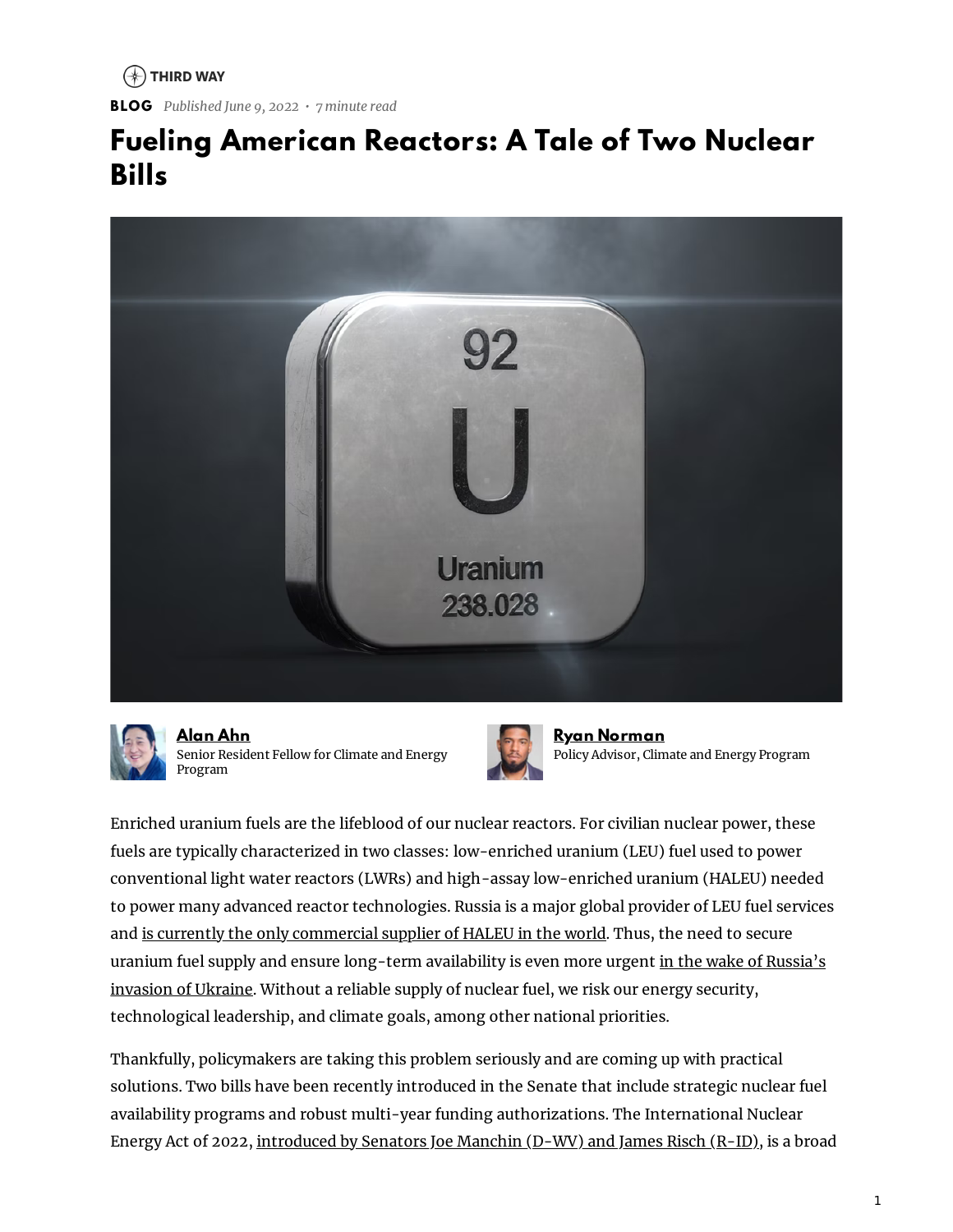bill designed to promote international use of US civil nuclear technology and counter global reliance on Russia and China. The Fueling Our Nuclear Future Act, introduced by Senator John Barrasso (RWY), specifically targets the [establishment](https://www.energy.senate.gov/2022/4/barrasso-introduces-bill-to-secure-american-fuel-for-advanced-nuclear-reactors#:~:text=WASHINGTON%2C%20D.C.%20%E2%80%94%20Today%2C%20U.S.,HALEU)%20for%20advanced%20nuclear%20reactors.) of domestic HALEU enrichment capability and the availability of HALEU for the upcoming Advanced Reactor [Demonstration](https://www.energy.gov/ne/advanced-reactor-demonstration-program) Program (ARDP) demonstrations.

This blog identifies the key fuel provisions within the nuclear bills and highlights the significance of these fuel investments to the nuclear fuels supply chain.

#### Key Fuel Provisions in Two Nuclear Bills Introduced in the Senate

|                                                | <b>International Nuclear</b><br><b>Energy Act of 2022</b> | <b>Fueling Our Nuclear</b><br><b>Future Act of 2022</b> |
|------------------------------------------------|-----------------------------------------------------------|---------------------------------------------------------|
| Domestic HALEU<br><b>Enrichment Capability</b> |                                                           |                                                         |
| Domestic LEU<br>Production                     |                                                           |                                                         |
| Alternative HALEU<br>Production                |                                                           |                                                         |
| <b>HALEU Bank</b>                              |                                                           |                                                         |
|                                                |                                                           |                                                         |

KEY: INCLUDED NOT SPECIFIED NOT INCLUDED

 $(\ast)$  THIRD WAY

## **Domestic HALEU Enrichment Capability**

The US Department of Energy (DOE) has the facilities, personnel, and expertise to deliver the assistance on advanced nuclear fuels that is needed, but Congress appropriated just \$45M in FY22 toward building domestic HALEU enrichment capability. Third Way [recommends](https://www.thirdway.org/memo/spending-smart-high-priority-energy-innovation-appropriations-for-energy-innovation-at-doe) at least \$300M in FY23 funding for DOE's HALEU availability program to aggressively scale enrichment activities to meet the fuel needs of our first advanced reactor units, including the two leading ARDP demonstrations. Both the International Nuclear Energy Act and the Fueling Our Nuclear Future Act would make at least \$350 million available annually for domestic fuel cycle infrastructure and HALEU production. A major benefit of the International Nuclear Energy Act is its complete authorization of fuel program funding in FY23, which would allow DOE to make immediate and robust investments in accelerating fuel-cycle development.

**International Nuclear Energy Act:** Establishes the "Nuclear Fuel Security Program" with \$3.5B authorized in forward funding, available through FY31, for developing both domestic HALEU and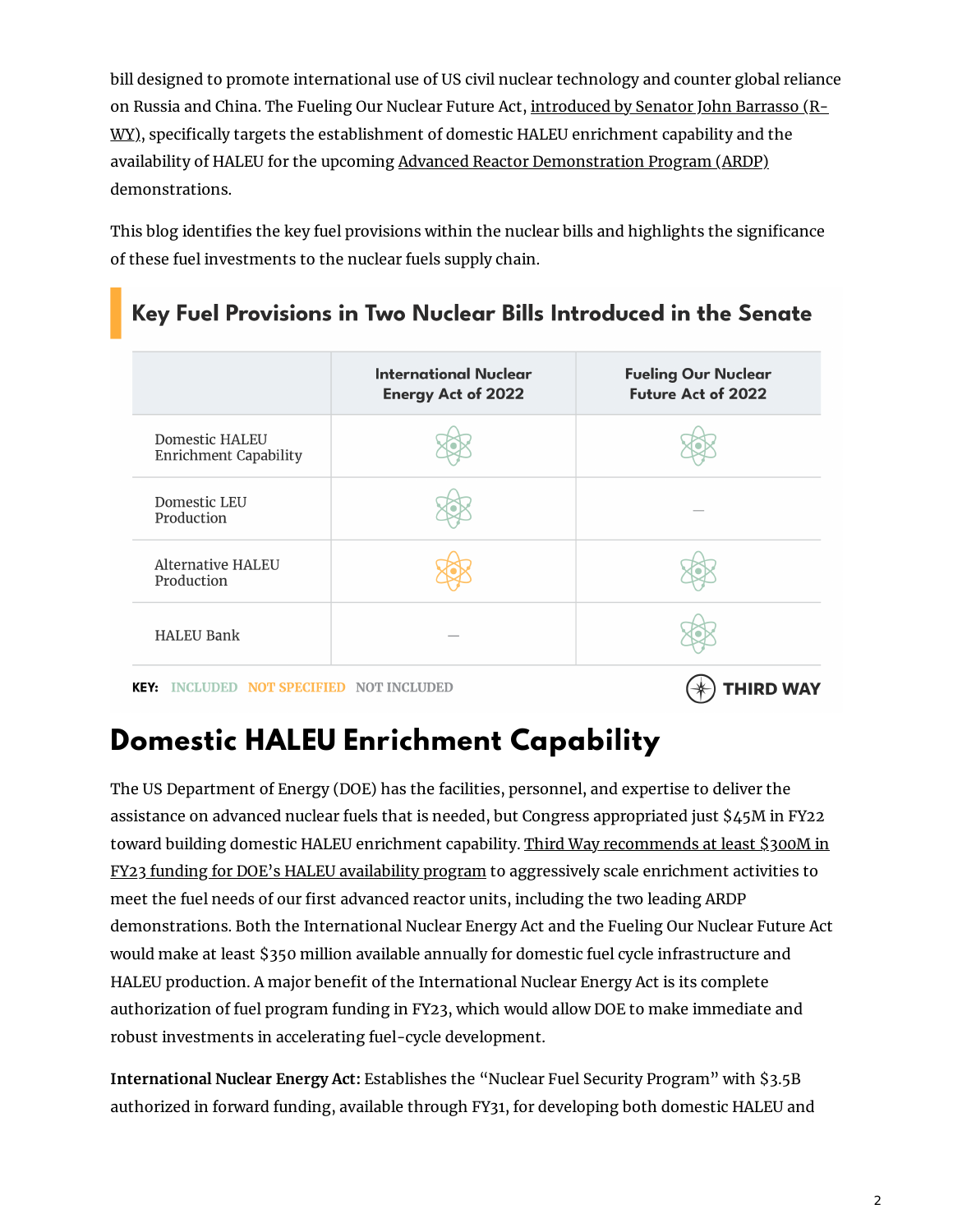LEU fuel cycle capabilities through DOE. The bill provides discretion to the Secretary on how this funding is prioritized for each fuel source.

**Fueling our Nuclear Future Act:** Authorizes \$150M annually through FY32 specically for establishing domestic HALEU production capability.

#### **Domestic LEU Production**

There are currently 93 operational LWRs in the US with an average refueling cycle of 18 to 24 months. Given the volatility of the global uranium supply chain due to significant Russian influence, action is needed to secure the long-term availability of LEU for US nuclear plants. Despite the fact that nuclear power is [utilized](https://www.eia.gov/energyexplained/nuclear/us-nuclear-industry.php) in more than half of US states, the vast majority of uranium used in US reactors is converted, enriched, and imported to the [country—of](https://www.eia.gov/energyexplained/nuclear/where-our-uranium-comes-from.php) which almost half comes from former Soviet Republics. Urenco USA operates the only commercial uranium enrichment facility in the US, located in New Mexico. New funding for domestic LEU production will help ensure domestic fuel availability for the continued operation of our existing LWR fleet.

**International Nuclear Energy Act:** LEU and HALEU are both addressed under the scope of the "Nuclear Fuel Security Program" the bill establishes. Part of the \$3.5B in combined funding for these fuel sources would be used to pursue solutions for LEU production. These funds could be used to expand domestic fuel cycle infrastructure and greater procurement of uranium from allied countries.

## **Funding for Alternative HALEU Production**

The US has invested billions of dollars in swiftly developing advanced nuclear projects through the ARDP. These demonstrations are targeting deployment by 2028—meaning many of these reactors will need initial core loads of HALEU by 2025, or even sooner. Lack of HALEU availability would induce costly delays in bringing the ARDP reactors online, cause workforce disruptions, and jeopardize the acceleration of the US clean energy transition. As standing up domestic HALEU enrichment capability could take several years, we urgently need interim solutions to produce the initial fuel for these reactors.

Downblending of [high-enriched](https://www.thirdway.org/memo/fueling-americas-nuclear-energy-leadership) uranium (HEU) is being explored by the DOE as an option for developing HALEU from existing uranium fuel inventories and is expected to be part of DOE's upcoming assistance plan on nuclear fuels. DOE's HEU is managed by the National Nuclear Security Administration (NNSA) and earmarked for defense purposes. Downblending requires securing a portion of NNSA's finite HEU stocks and mixing the material with natural or depleted uranium to reduce the concentration of U-235 to the desired levels for HALEU fuel fabrication. Due to the complexity of the process and the need for highly sensitive uranium products, downblending would require significant funding, likely as high as \$200 million, to produce enough HALEU to meet nearterm demand.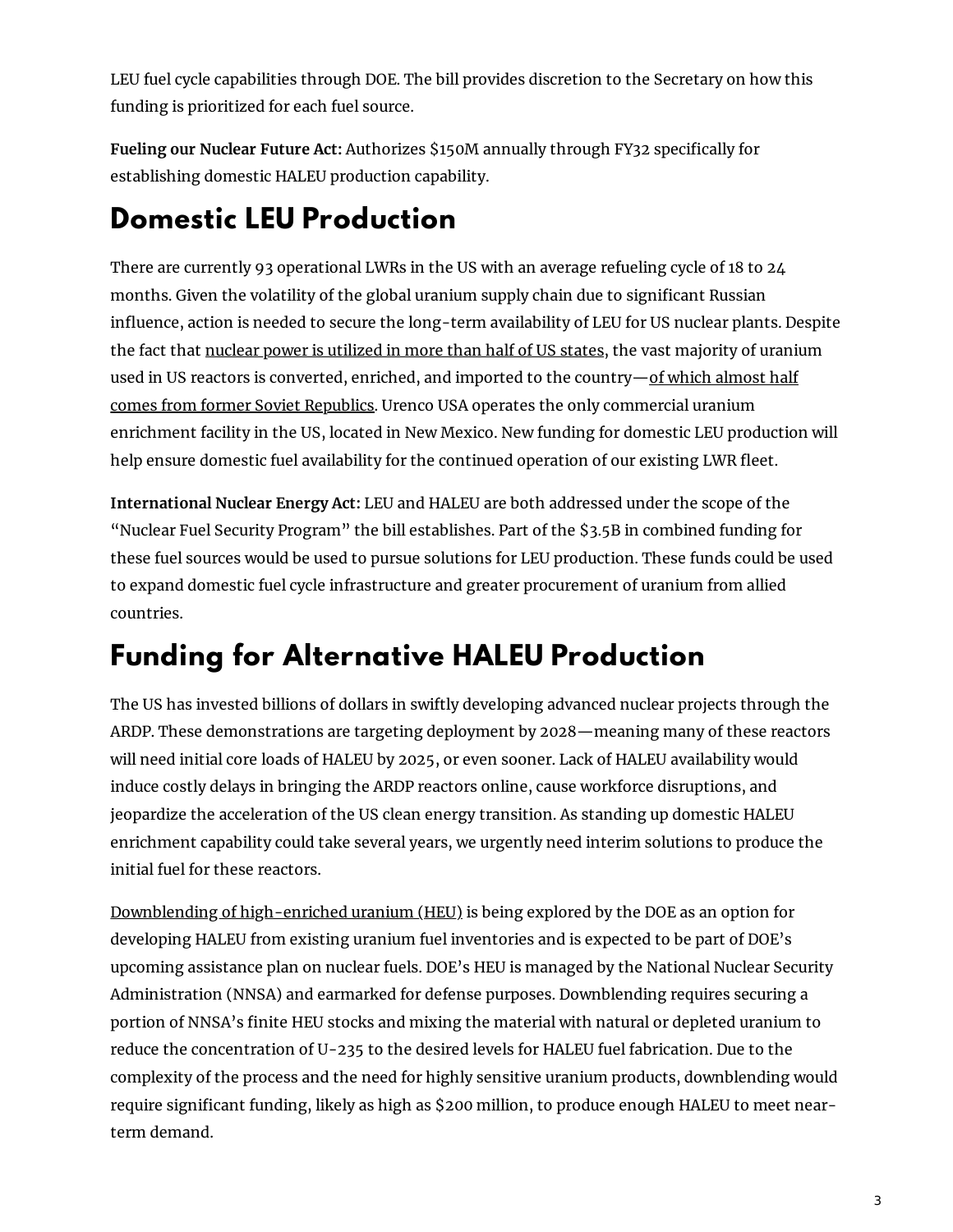**International Nuclear Energy Act:** Does not specically authorize funding for alternative HALEU production. However, the bill empowers the Secretary of Energy to use Nuclear Fuel Security Program funds for any actions "necessary and appropriate" to achieve the program's goals thus creating potential for alternative solutions.

**Fueling Our Nuclear Future Act:** Provides \$200M annually through FY27 for producing HALEU from existing DOE stockpiles of uranium products.

# **Establishment of a HALEU Bank**

For broad deployment of advanced nuclear technologies, US developers must be able to guarantee access to a reliable source of HALEU for their reactors in their sales packages. The catch is that potential HALEU producers are unwilling to invest in such fuel cycle capabilities until there is a demonstrated market demand in the form of fuel contracts from developers.

A HALEU bank that is funded, at least initially, by the US government would help spur the supply chain for the advanced nuclear fuel by assuring fuel availability at a preset price to support potential reactor sales and financing. There are multiple approaches to how a HALEU bank could effectively function. Third Way recommends that DOE consider [implementing](https://www.atlanticcouncil.org/blogs/energysource/how-a-haleu-bank-could-work/) a "savings account" style HALEU bank. In this approach, DOE would commit to procuring a large enough quantity of HALEU to incentivize domestic companies to invest in expanding fuel cycle capacity. The HALEU accumulated in the bank would enable DOE to fulfill supply needs in the event of shortages thereby creating the confidence in long-term fuel availability that industry needs.

**International Nuclear Energy Act:** Does not mention a HALEU bank. It is worth noting that the Manchin bill establishes a National Strategic Uranium Reserve program that would secure uranium stockpiles for future strategic usage.

**Fueling Our Nuclear Future Act:** Establishes a HALEU bank charged with supplying future commercial HALEU demand as needed, as well as replenishing any uranium used to produce HALEU from existing DOE inventories for the upcoming ARDP demonstrations.

# **Our Take**

We're encouraged to see bipartisan recognition of the pressing nuclear fuel issues faced by advanced reactor developers and existing plant operators. In many ways, these two bills complement each other by focusing on near- and long-term fuel cycle solutions. Securing the supply chain for LEU is essential for the existing US fleet and will likely require increased international cooperation to address. Fortunately, many US allies could be potential partners in developing collaborative LEU solutions that promote energy independence and end reliance on Russian fuels. In contrast, the vulnerable HALEU supply chain is deeply nestled within Russia's sphere of influence, leaving zero immediate alternatives for securing the fuel US advanced reactors will need.